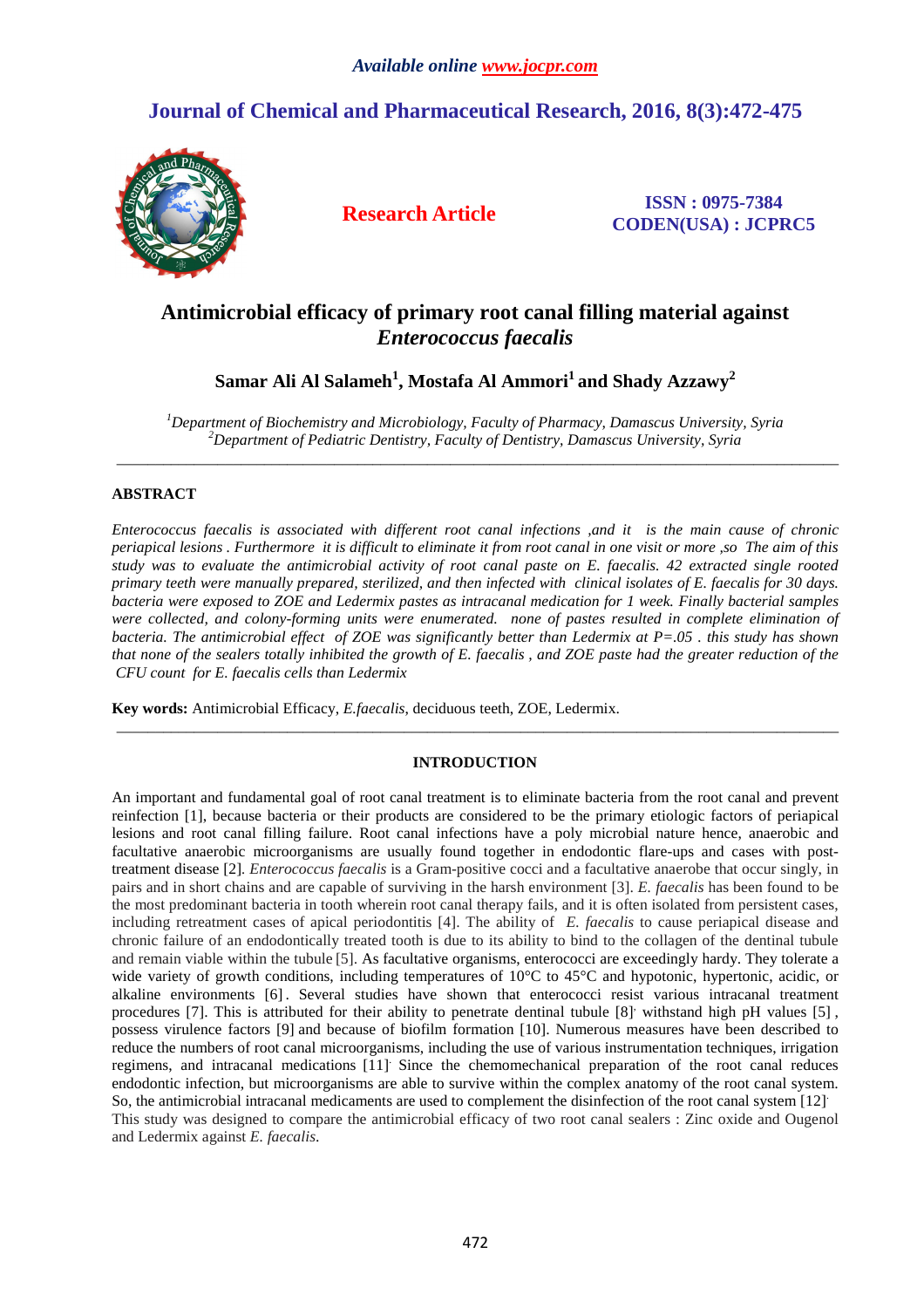## **EXPERIMENTAL SECTION**

\_\_\_\_\_\_\_\_\_\_\_\_\_\_\_\_\_\_\_\_\_\_\_\_\_\_\_\_\_\_\_\_\_\_\_\_\_\_\_\_\_\_\_\_\_\_\_\_\_\_\_\_\_\_\_\_\_\_\_\_\_\_\_\_\_\_\_\_\_\_\_\_\_\_\_\_\_\_

The present study was conducted in the Department of Biochemistry and Microbiology, in collaboration with the Department of Pediatric Dentistry , Damascus University, Syria.

#### - **Preparation of samples :**

42 extracted, single canalled human deciduous teeth were collected for therapeutic reasons . Bone, calculus and soft tissues on the root surfaces were slightly removed by means of a periodontal curette. Collected teeth were placed in 5.25% NaOCl for 1 h in order to disinfect the root surfaces and the samples were stored in 0.9% physiological saline. The crowns were cut perpendicular to the long axis of the teeth from cementoenamel junction (CEJ) with a diamond disc in conjunction with physiological saline irrigation and the root lengths were cut and standardized to 10 mm. The root canal was prepared manually using H-file and K-file to size #30. Under irrigation with 2.5% sodium hypochlorite solution (NaOCl).

#### - **Smear layer removal from the samples**:

The smear layer was removed by placing it in a 17% EDTA followed by 5.25% NaOCl for 5 minutes.

#### - **Sterilization of samples:**

Samples were sterilized by autoclaving at  $121^{\circ}$ C, 15 psi for 30 minutes.

#### - **Microorganism**:

A clinical isolates of *E.faecalis* from necrotic root canal of deciduous teeth from Syrian children was used.

- **teeth Contamination**: teeth were inserted into vial , covered with TSB and autoclaved. Then stored in an incubator at 37 $\degree$  C for 24 h after that Vial contaminated with *E.faecalis* (10 $\degree$  cfu/mL) sealed and incubated at 37 $\degree$ C for 30 days .This incubation period was sufficient for *E. faecalis* to invade the dentinal tubules. culture media were removed with sterile plastic pipettes and substituted one times each 3 days of incubation to ensure the growth of bacterial strain within root canals in the presence of freshly prepared culture media.

After 30 days samples were washed with sterile saline. Wax was used to seal the apex as well as the coronal access cavity. In order to disinfect the outer root surfaces the teeth was immersed in 5.25% NaOCl for 2 min then they immersed in sodium thiosulfate 1% for 1 min.

#### - **Samples was divided into 3 groups** :

Group 1: contain 10 teeth to count the initial number of bacteria. Group 2: contain 16 teeth for ZOE paste. Group 3: contain 16 teeth for ledermix paste.

## - **Counting initial number of bacteria :**

 Wax was removed ,then the root canals were filled with sterile saline as a transport fluid before sterile absorbent paper points adsorbed the transport fluid for 60 seconds and transferred to a test tube containing 1 ml of saline. All samples were vortexed for twenty seconds and 10-fold dilutions were prepared in saline. Aliquots of 0.1 ml were spread plated onto BHI agar plates, incubated at 37°C for 24 hours, and colony-forming units (CFU) per 1 ml were enumerated .

### - **Preparation and Application of the Antimicrobial Agents:**

Root sample was filled with filling past by means of lentulo spiral. Amalgam was used to seal the coronal access cavity; then teeth were implanted in mueller hintone agar and 1 ml left to immersed with tryptic soy broth. All samples were incubated for a week at 37°C under humid conditions.

### - **Bacterial Sampling:**

After one week, all of the samples were irrigated with 20 ml sterile saline solution after sealing there's apical foramens with wax. to remove the root canal contents H-file was used with sterile saline . After removing all the paste, The root canals were filled with sterile saline as a transport fluid, before sterile absorbent paper points adsorbed the transport fluid for 60 seconds and transferred it to a test tube containing 1.0 ml of saline. All samples were vortexed for twenty seconds and 10-fold dilutions were prepared in saline. Aliquots of 0.1 ml were spread plated onto BHI agar plates, incubated at 37°C for 48 hours, and colony-forming units (CFU) per 1 mL were enumerated.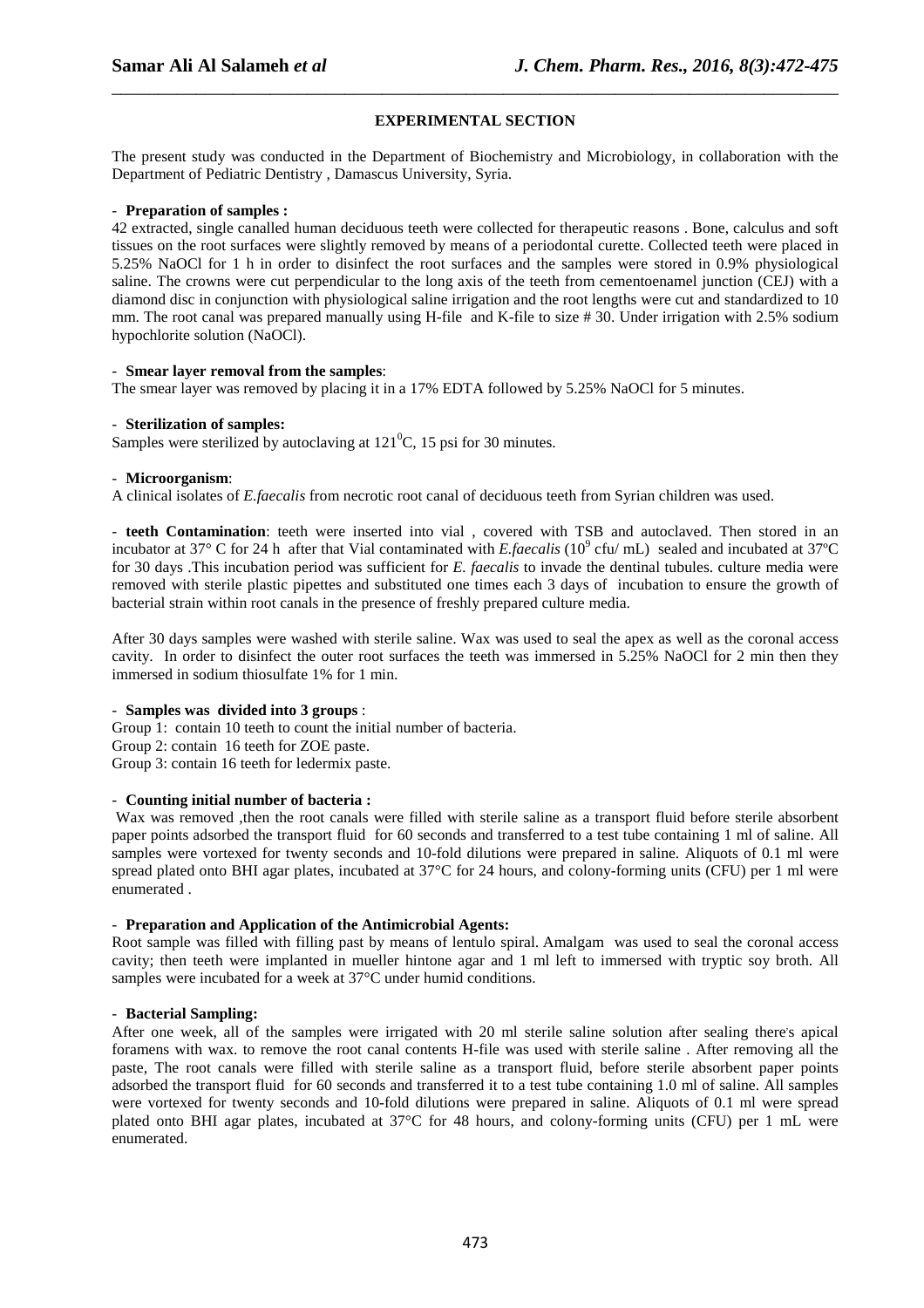#### *Statistical analysis*

Differences between group means were detected by analysis of variance, Student's t-test. Data were analyzed with the SPSS 13.0 statistical package. P<0.05 was considered significant.

\_\_\_\_\_\_\_\_\_\_\_\_\_\_\_\_\_\_\_\_\_\_\_\_\_\_\_\_\_\_\_\_\_\_\_\_\_\_\_\_\_\_\_\_\_\_\_\_\_\_\_\_\_\_\_\_\_\_\_\_\_\_\_\_\_\_\_\_\_\_\_\_\_\_\_\_\_\_

#### **RESULTS AND DISCUSSION**

 there was a statistically significant reduction in the mean numbers of colony-forming units (P=.05) after a 1-week application of the pasts (table 1,2) . However, none of them resulted in complete elimination of biofilm bacteria. The antimicrobial effect of ZOE was significantly better than Ledermix at P=.05 (table 3) and figure. 1.

|  |  |  | Table. 1 Mean colony forming units after 1-week application of the Ledermix |  |
|--|--|--|-----------------------------------------------------------------------------|--|
|  |  |  |                                                                             |  |

|                         | Mean | S.D       |         | $Sig. (2-tailed)$ |
|-------------------------|------|-----------|---------|-------------------|
| Cfu/ml befor obturation |      | 0.000     |         |                   |
| Cfu/ml after obturation |      | 139.42464 | 282.538 | 0.000             |

|  |  | Table. 2 Mean colony forming units after 1-week application of the ZOE. |
|--|--|-------------------------------------------------------------------------|
|--|--|-------------------------------------------------------------------------|

|                         | $\mathbf n$ | Mean |          |         | df | $Sig. (2-tailed)$ |
|-------------------------|-------------|------|----------|---------|----|-------------------|
| Cfu/ml befor obturation |             |      | 0.000    | 2414.41 |    | 0.000             |
| Cfu/ml after obturation | 16          |      | 16.55244 |         |    |                   |

**Table .3 Combarazone between the two pastes.** 

|          | 11 | Mean    | S.D       |       | df | $Sig. (2-tailed)$ |
|----------|----|---------|-----------|-------|----|-------------------|
| ZOE      | 16 | $\circ$ | 16.55244  | 4.143 |    | $\rm 0.001$       |
| ∟edermix | 16 | 151     | 139.42464 |       |    |                   |



**Figure(1): Combarazone between the two pastes** 

The golden rule of successful root canal therapy is infection elimination and three dimensional obturation of the canals to preclude subsequent reinfection [13]. However, current techniques of debridement leave parts of root canal space completely untouched by the instruments. *E. faecalis* is associated with persistent apical periodontitis and resists elimination from root canals [14]. *E. faecalis* has the capacity to proliferate in the deeper layers of